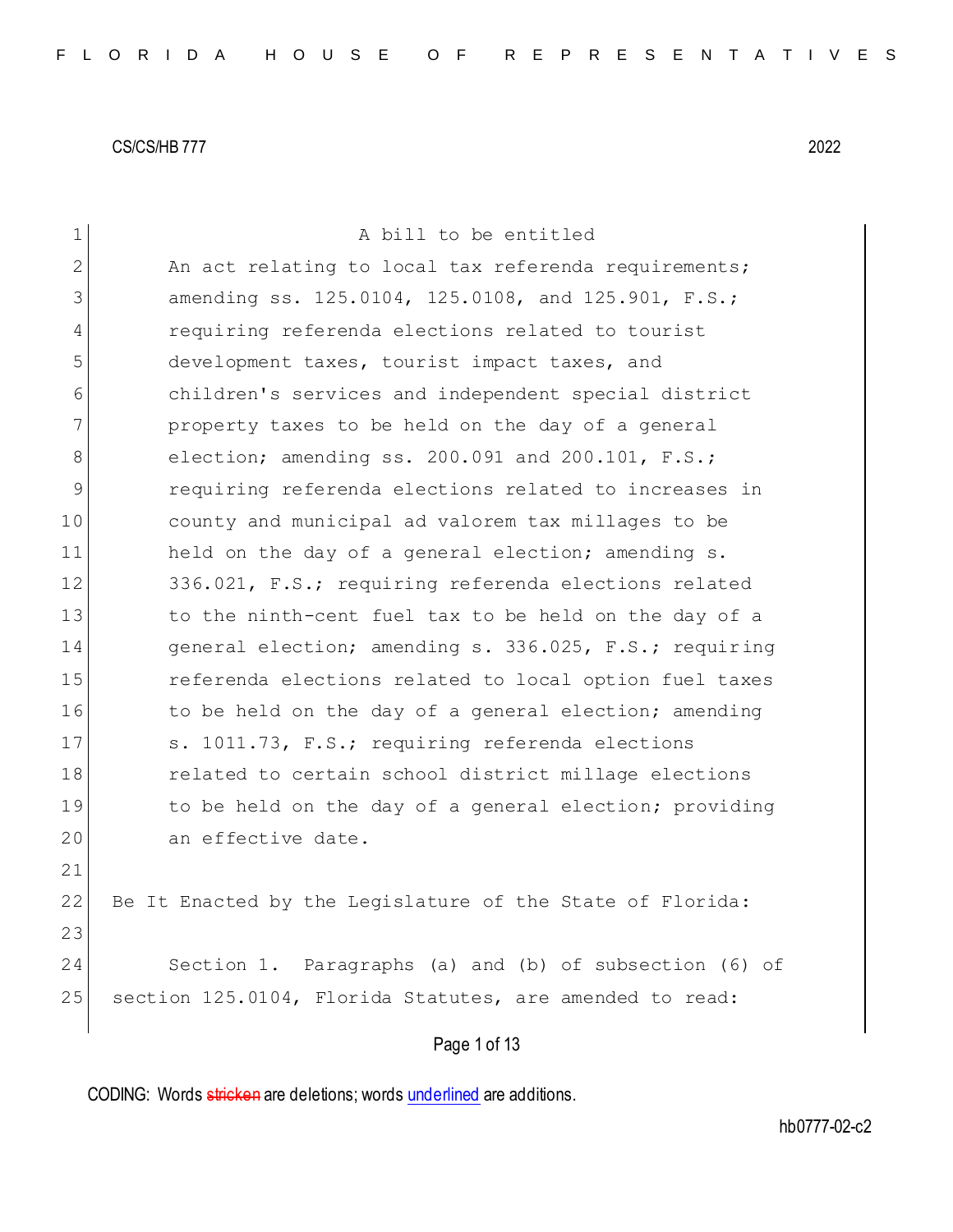26 125.0104 Tourist development tax; procedure for levying; 27 authorized uses; referendum; enforcement.-

28 (6) REFERENDUM.

29 (a) No ordinance enacted by any county levying the tax authorized by paragraphs (3)(b) and (c) shall take effect until the ordinance levying and imposing the tax has been approved in a referendum held at a general election, as defined in s. 97.021, by a majority of the electors voting in such election in the county or by a majority of the electors voting in the 35 subcounty special tax district affected by the tax.

36 (b) The governing board of the county levying the tax 37 shall arrange to place a question on the ballot at a general the 38 next regular or special election, as defined in s. 97.021, to be 39 held within the county, which question shall be in substantially 40 the following form as follows:

41 ....FOR the Tourist Development Tax

42 ....AGAINST the Tourist Development Tax.

43 Section 2. Subsection (5) of section 125.0108, Florida 44 Statutes, is amended to read:

45 125.0108 Areas of critical state concern; tourist impact  $46$  tax.-

47 (5) The tourist impact tax authorized by this section 48 shall take effect only upon express approval by a majority vote 49 of those qualified electors in the area or areas of critical 50 state concern in the county seeking to levy such tax, voting in

## Page 2 of 13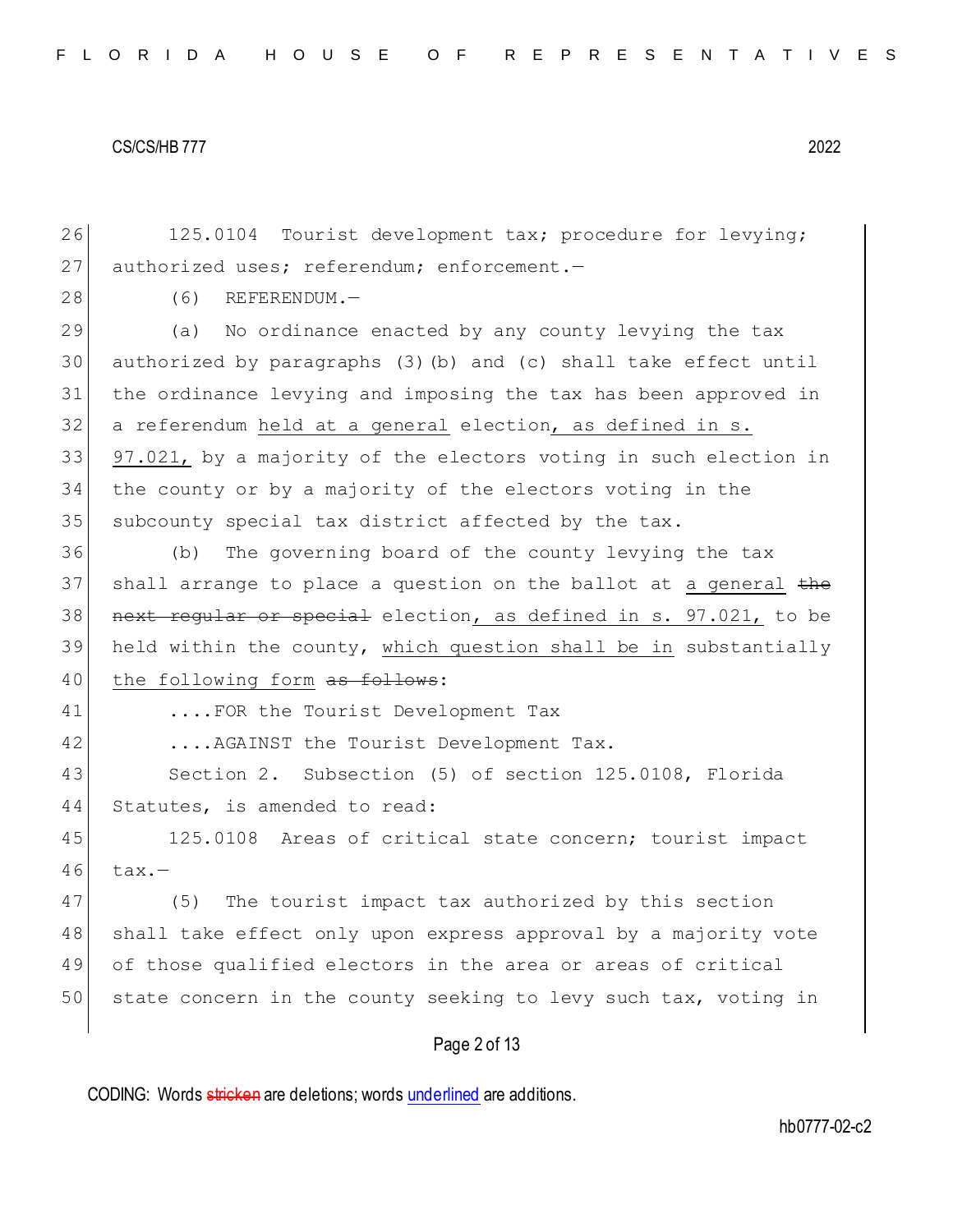$51$  a referendum to be held by the governing board of such county in 52 conjunction with a general  $\theta$  ar special election, as defined in s.  $53$  97.021, in accordance with the provisions of law relating to 54 elections currently in force. However, if the area or areas of 55 critical state concern are greater than 50 percent of the land 56 area of the county and the tax is to be imposed throughout the 57 entire county, the tax shall take effect only upon express 58 approval of a majority of the qualified electors of the county 59 voting in such a referendum.

60 Section 3. Subsection (1) of section 125.901, Florida 61 Statutes, is amended to read:

62 125.901 Children's services; independent special district; 63 council; powers, duties, and functions; public records 64 exemption.—

 (1) Each county may by ordinance create an independent special district, as defined in ss. 189.012 and 200.001(8)(e), 67 to provide funding for children's services throughout the county in accordance with this section. The boundaries of such district shall be coterminous with the boundaries of the county. The county governing body shall obtain approval at a general 71 election, as defined in s. 97.021, by a majority vote of those 72 electors voting on the question, to annually levy ad valorem taxes which shall not exceed the maximum millage rate authorized by this section. Any district created pursuant to the provisions of this subsection shall be required to levy and fix millage

## Page 3 of 13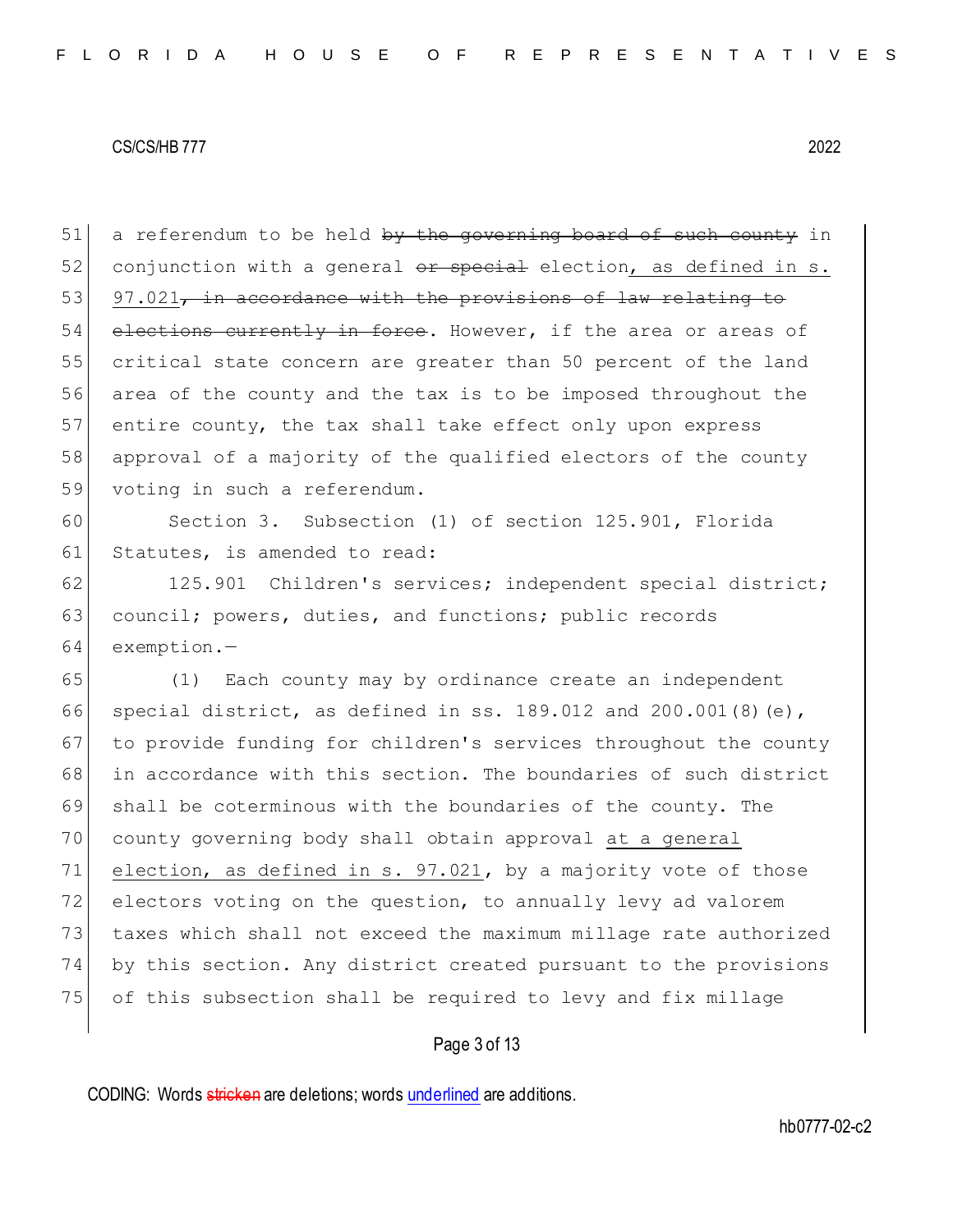subject to the provisions of s. 200.065. Once such millage is approved by the electorate, the district shall not be required to seek approval of the electorate in future years to levy the 79 previously approved millage.

80 (a) The governing body of the district shall be a council 81 on children's services, which may also be known as a juvenile 82 welfare board or similar name as established in the ordinance by 83 the county governing body. Such council shall consist of 10 84 members, including: the superintendent of schools; a local 85 school board member; the district administrator from the 86 appropriate district of the Department of Children and Families, 87 or his or her designee who is a member of the Senior Management 88 Service or of the Selected Exempt Service; one member of the 89 county governing body; and the judge assigned to juvenile cases 90 who shall sit as a voting member of the board, except that said 91 judge shall not vote or participate in the setting of ad valorem 92 taxes under this section. If there is more than one judge 93 assigned to juvenile cases in a county, the chief judge shall 94 designate one of said juvenile judges to serve on the board. The 95 remaining five members shall be appointed by the Governor, and 96 shall, to the extent possible, represent the demographic 97 diversity of the population of the county. After soliciting 98 recommendations from the public, the county governing body shall 99 submit to the Governor the names of at least three persons for 100 each vacancy occurring among the five members appointed by the

## Page 4 of 13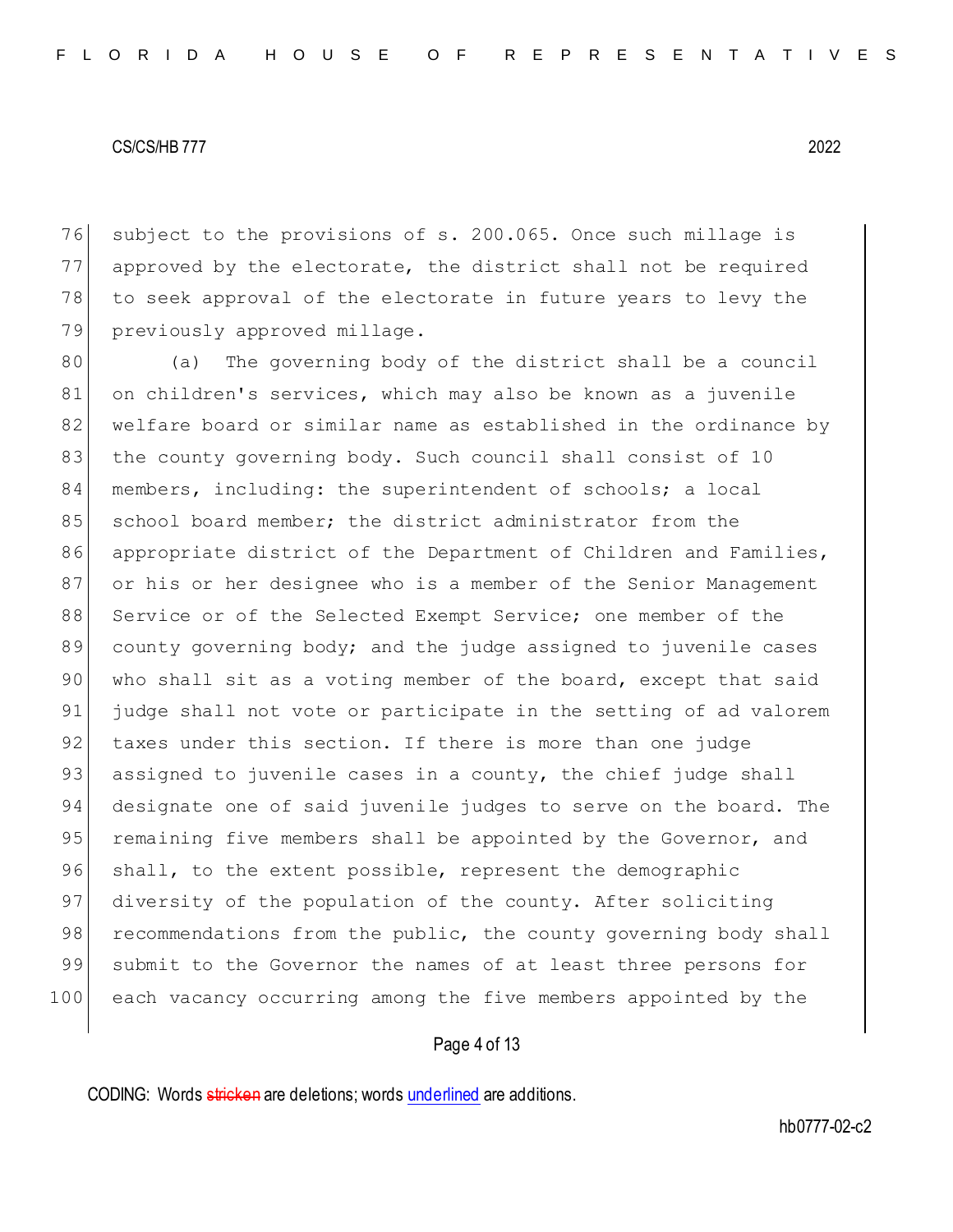101 Governor, and the Governor shall appoint members to the council 102 from the candidates nominated by the county governing body. The Governor shall make a selection within a 45-day period or 104 request a new list of candidates. All members appointed by the Governor shall have been residents of the county for the previous 24-month period. Such members shall be appointed for 4- year terms, except that the length of the terms of the initial appointees shall be adjusted to stagger the terms. The Governor may remove a member for cause or upon the written petition of the county governing body. If any of the members of the council required to be appointed by the Governor under the provisions of this subsection shall resign, die, or be removed from office, 113 the vacancy thereby created shall, as soon as practicable, be filled by appointment by the Governor, using the same method as the original appointment, and such appointment to fill a vacancy 116 shall be for the unexpired term of the person who resigns, dies, 117 or is removed from office.

118 (b) However, any county as defined in s. 125.011(1) may instead have a governing body consisting of 33 members, 120 including: the superintendent of schools, or his or her designee; two representatives of public postsecondary education institutions located in the county; the county manager or the 123 equivalent county officer; the district administrator from the appropriate district of the Department of Children and Families, or the administrator's designee who is a member of the Senior

## Page 5 of 13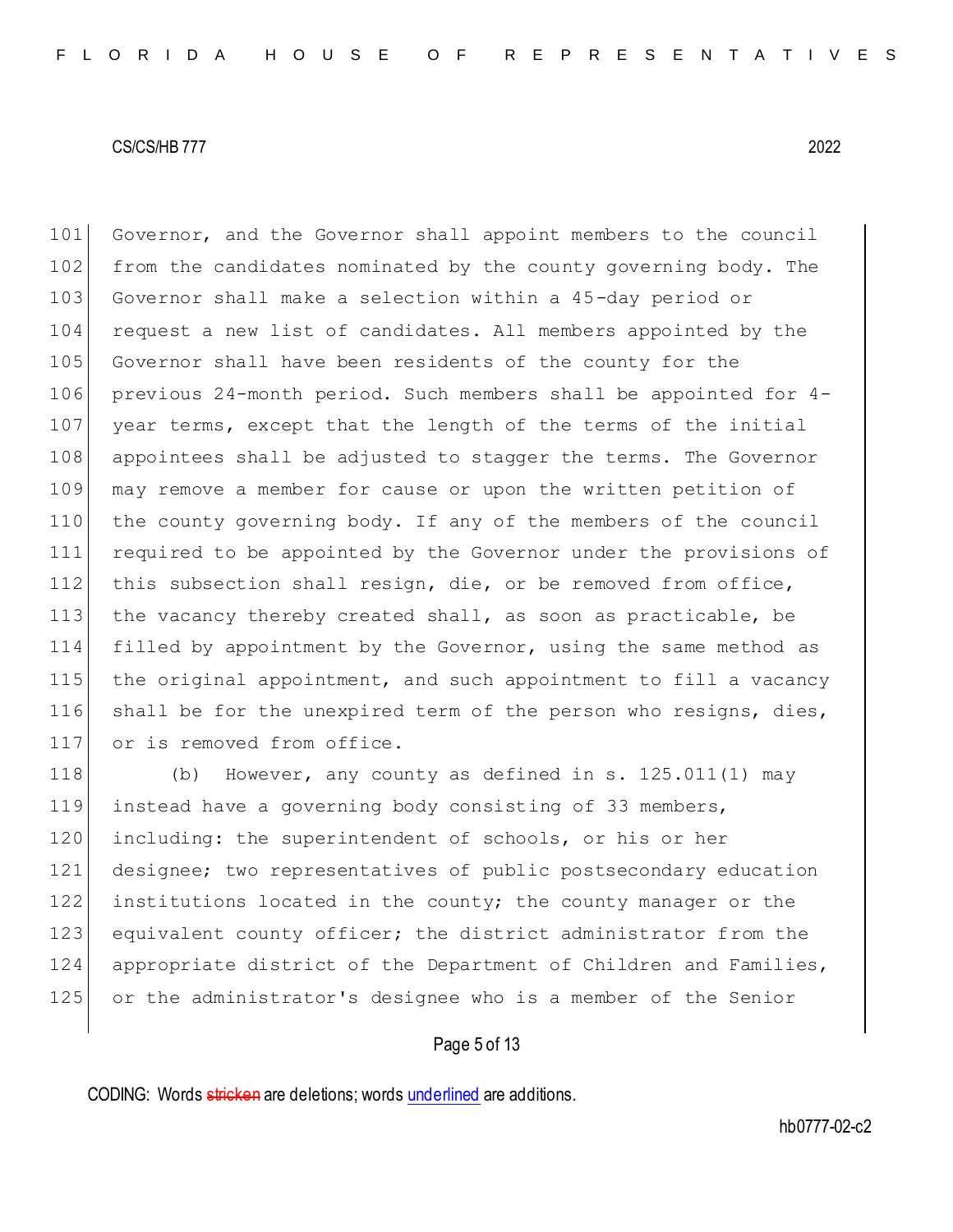126 Management Service or the Selected Exempt Service; the director

#### CS/CS/HB 777 2022

127 of the county health department or the director's designee; the 128 state attorney for the county or the state attorney's designee; 129 the chief judge assigned to juvenile cases, or another juvenile 130 judge who is the chief judge's designee and who shall sit as a 131 voting member of the board, except that the judge may not vote 132 or participate in setting ad valorem taxes under this section; 133 an individual who is selected by the board of the local United 134 Way or its equivalent; a member of a locally recognized faith-135 based coalition, selected by that coalition; a member of the 136 local chamber of commerce, selected by that chamber or, if more 137 than one chamber exists within the county, a person selected by 138 a coalition of the local chambers; a member of the early 139 learning coalition, selected by that coalition; a representative 140 of a labor organization or union active in the county; a member 141 of a local alliance or coalition engaged in cross-system 142 planning for health and social service delivery in the county, 143 selected by that alliance or coalition; a member of the local 144 Parent-Teachers Association/Parent-Teacher-Student Association, 145 selected by that association; a youth representative selected by 146 the local school system's student government; a local school 147 board member appointed by the chair of the school board; the

148 mayor of the county or the mayor's designee; one member of the 149 county governing body, appointed by the chair of that body; a 150 member of the state Legislature who represents residents of the

## Page 6 of 13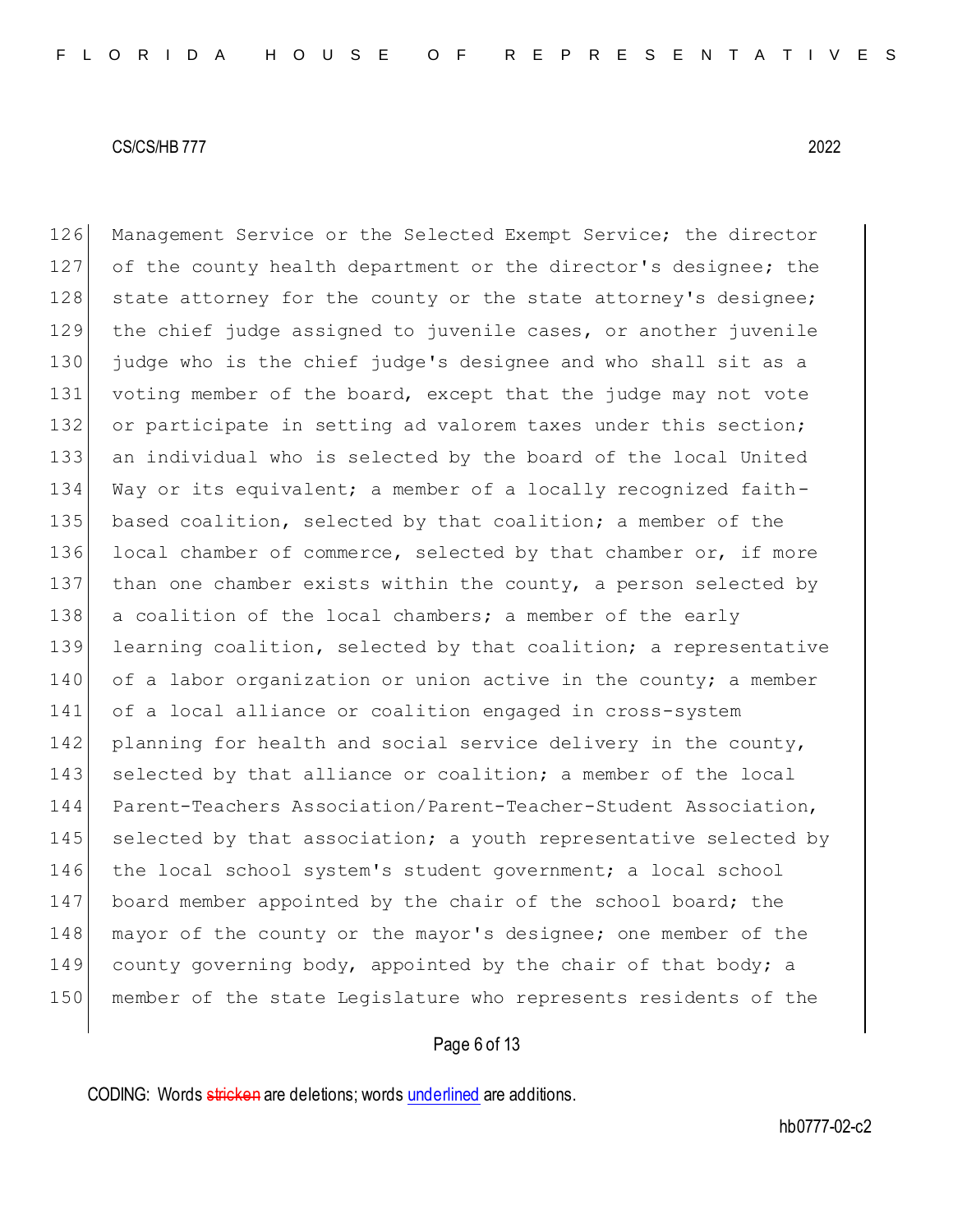151 county, selected by the chair of the local legislative 152 delegation; an elected official representing the residents of a 153 municipality in the county, selected by the county municipal 154 league; and 4 members-at-large, appointed to the council by the 155 majority of sitting council members. The remaining 7 members 156 shall be appointed by the Governor in accordance with procedures 157 set forth in paragraph (a), except that the Governor may remove 158 a member for cause or upon the written petition of the council. 159 Appointments by the Governor must, to the extent reasonably 160 possible, represent the geographic and demographic diversity of 161 the population of the county. Members who are appointed to the 162 council by reason of their position are not subject to the 163 length of terms and limits on consecutive terms as provided in 164 this section. The remaining appointed members of the governing 165 body shall be appointed to serve 2-year terms, except that those 166 members appointed by the Governor shall be appointed to serve 4- 167 year terms, and the youth representative and the legislative 168 delegate shall be appointed to serve 1-year terms. A member may 169 be reappointed; however, a member may not serve for more than 170 three consecutive terms. A member is eligible to be appointed 171 again after a 2-year hiatus from the council. 172 (c) This subsection does not prohibit a county from

173 exercising such power as is provided by general or special law 174 to provide children's services or to create a special district 175 to provide such services.

## Page 7 of 13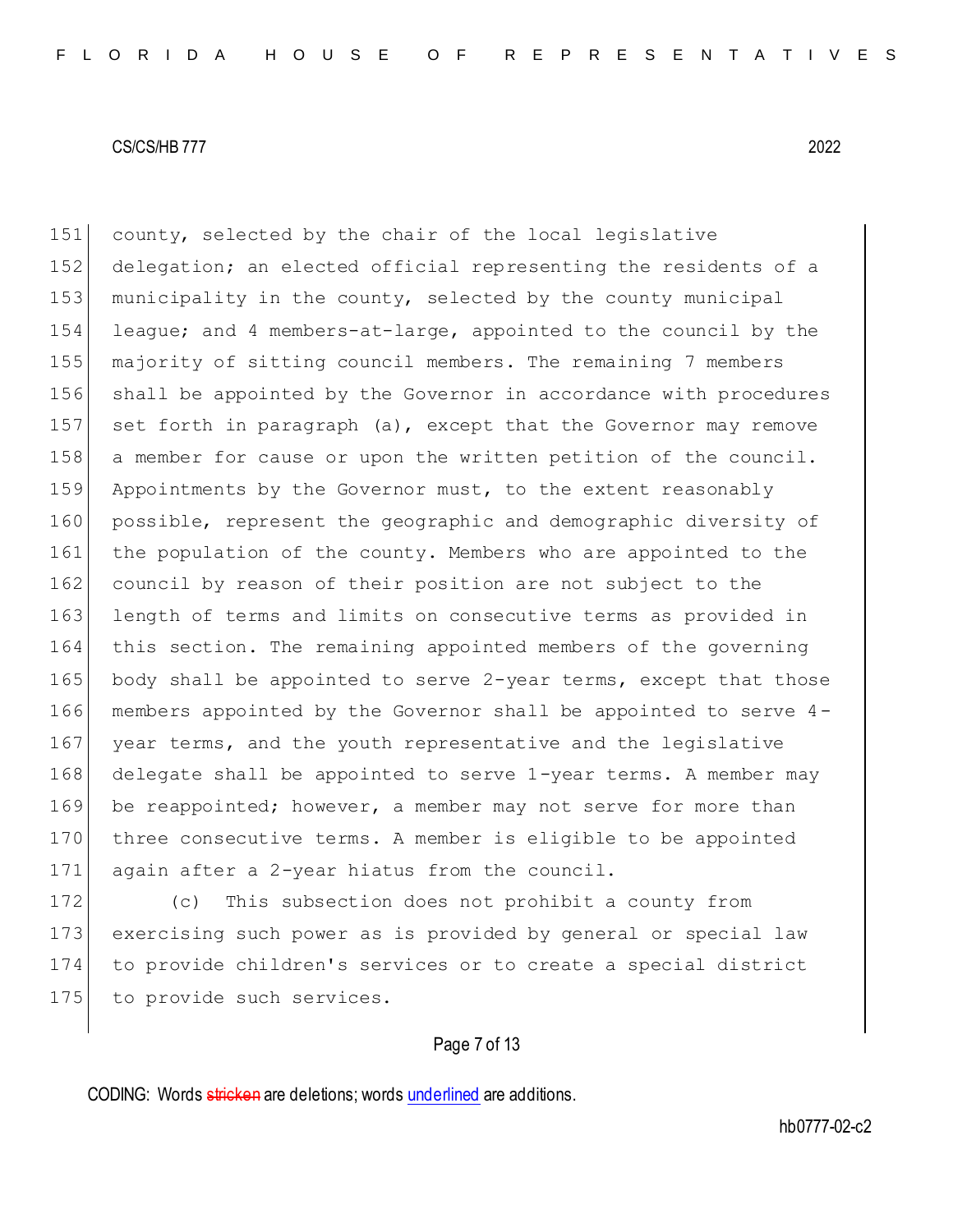176 Section 4. Section 200.091, Florida Statutes, is amended 177 to read:

178 200.091 Referendum to increase millage. The millage 179 authorized to be levied in s. 200.071 for county purposes, 180 including dependent districts therein, may be increased for 181 periods not exceeding 2 years, provided such levy has been 182 approved by majority vote of the qualified electors in the 183 county or district voting in a general an election, as defined 184 in s. 97.021, called for such purpose. Such an election may be 185 called by the governing body of any such county or district on 186 its own motion and shall be called upon submission of a petition 187 specifying the amount of millage sought to be levied and the 188 purpose for which the proceeds will be expended and containing 189 the signatures of at least 10 percent of the persons qualified 190 to vote in such election, signed within 60 days prior to the 191 date the petition is filed.

192 Section 5. Section 200.101, Florida Statutes, is amended 193 to read:

194 200.101 Referendum for millage in excess of limits.—The 195 qualified electors of a municipality may, by majority vote at a 196 general election, as defined in s. 97.021, of those voting 197 approve an increase  $\theta$  millage above those limits imposed by s. 198 200.081 in a referendum called for such purpose by the governing 199 body of the municipality, but the period of such increase may 200 not exceed 2 years. Such referendum also may be initiated by

### Page 8 of 13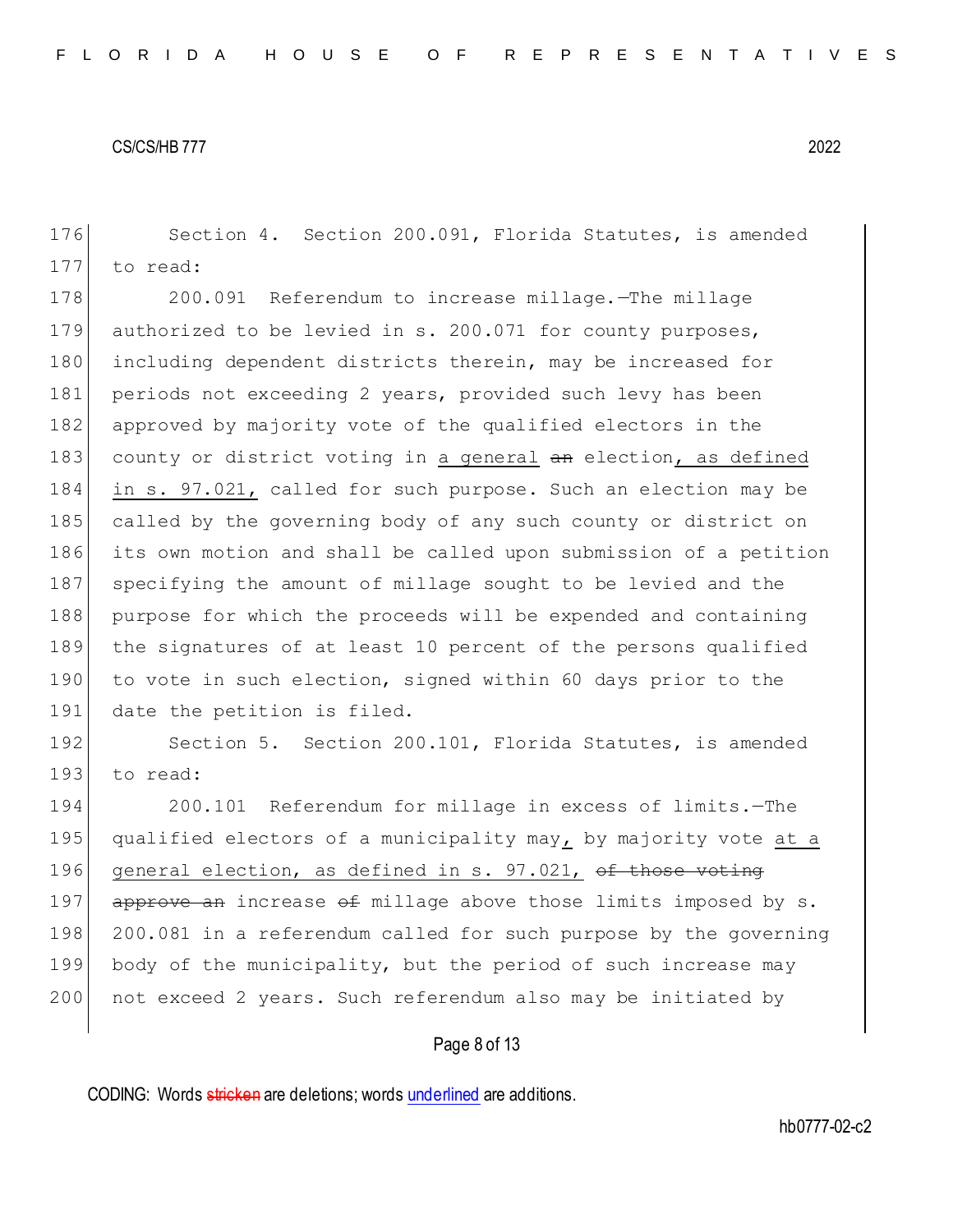201 submission of a petition to the governing body of the 202 municipality containing the signatures of 10 percent of those 203 persons eligible to vote in such referendum, which signatures 204 were affixed to the petition within 60 days prior to its 205 submission.

206 Section 6. Paragraph (a) of subsection (4) of section 207 336.021, Florida Statutes, is amended to read:

208 336.021 County transportation system; levy of ninth-cent 209 fuel tax on motor fuel and diesel fuel. $-$ 

 $(4)(a)1.$  A certified copy of the ordinance proposing to levy the tax pursuant to referendum shall be furnished by the county to the department within 10 days after approval of such 213 ordinance.

214 2. A referendum under this subsection shall be held only 215 at a general election, as defined in s. 97.021.

216 3. Furthermore, The county levying the tax pursuant to 217 referendum shall notify the department within 10 days after the 218 passage of the referendum of such passage and of the time period 219 during which the tax will be levied. The failure to furnish the 220 certified copy will not invalidate the passage of the ordinance.

221 Section 7. Paragraph (b) of subsection (1) and paragraph 222 (b) of subsection (3) of section 336.025, Florida Statutes, are 223 amended to read:

224 336.025 County transportation system; levy of local option  $225$  fuel tax on motor fuel and diesel fuel.-

## Page 9 of 13

CODING: Words stricken are deletions; words underlined are additions.

hb0777-02-c2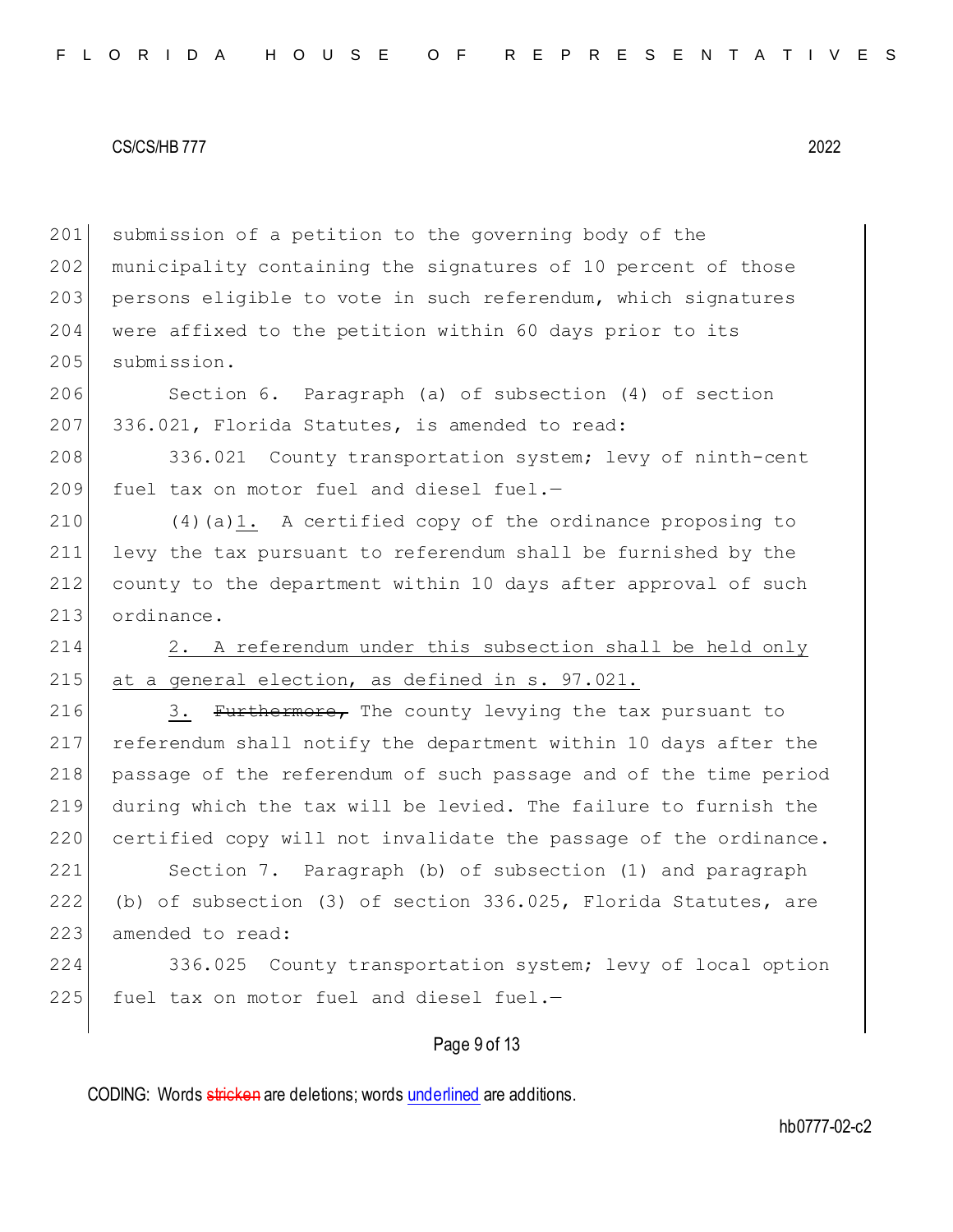226 (1)

227 (b) In addition to other taxes allowed by law, there may 228 be levied as provided in s. 206.41(1) (e) a 1-cent, 2-cent, 3-229 cent, 4-cent, or 5-cent local option fuel tax upon every gallon of motor fuel sold in a county and taxed under the provisions of part I of chapter 206. The tax shall be levied by an ordinance adopted by a majority plus one vote of the membership of the governing body of the county or by referendum. A referendum under this subsection shall be held only at a general election, as defined in s. 97.021.

236 1. All impositions and rate changes of the tax shall be 237 levied before October 1, to be effective January 1 of the 238 following year. However, levies of the tax which were in effect 239 on July 1, 2002, and which expire on August 31 of any year may 240 be reimposed at the current authorized rate provided the tax is 241 levied before July 1 and is effective September 1 of the year of 242 expiration.

243 243 2. The county may, prior to levy of the tax, establish by 244 interlocal agreement with one or more municipalities located 245 therein, representing a majority of the population of the 246 incorporated area within the county, a distribution formula for 247 dividing the entire proceeds of the tax among county government 248 and all eligible municipalities within the county. If no 249 interlocal agreement is adopted before the effective date of the 250 tax, tax revenues shall be distributed pursuant to the

## Page 10 of 13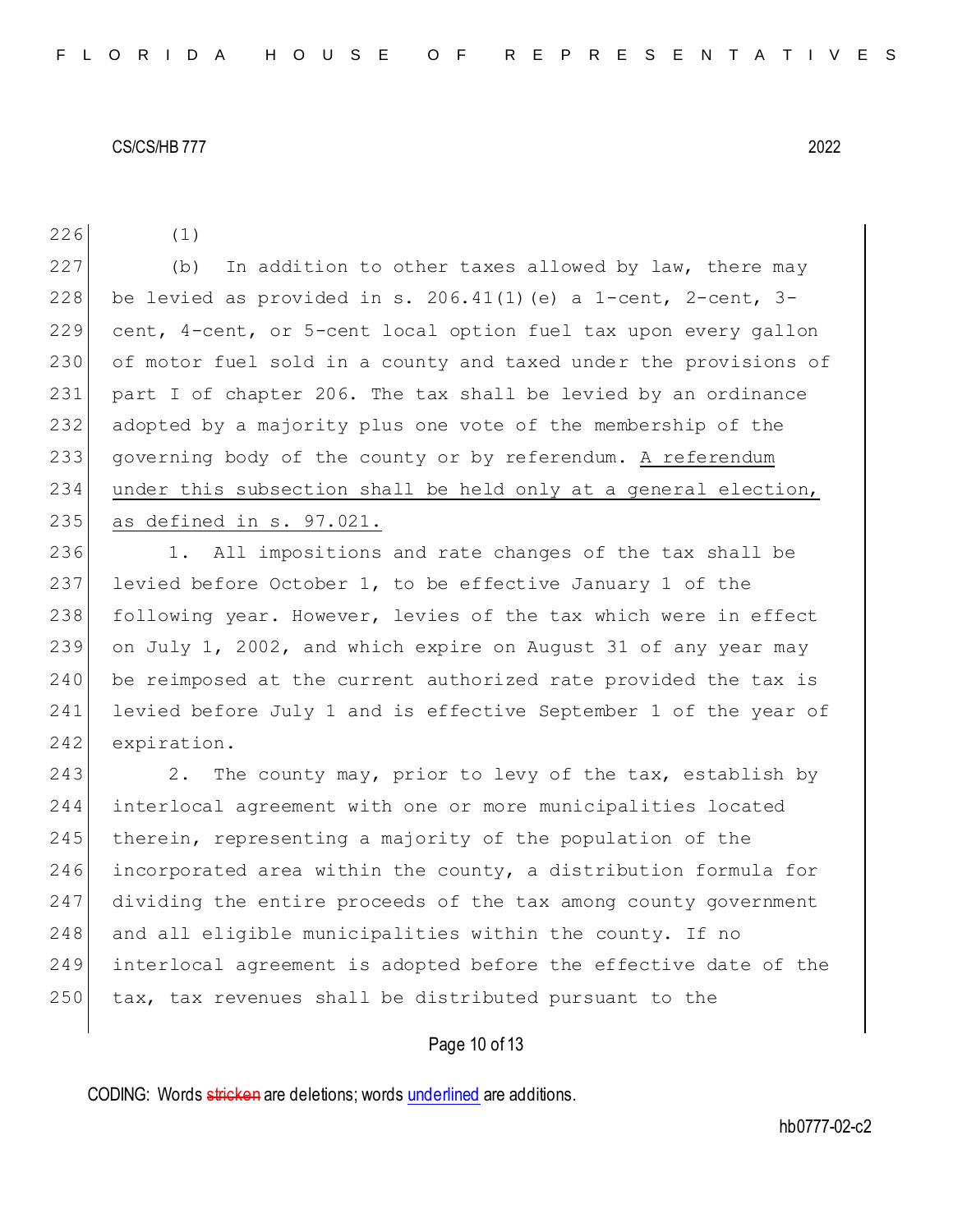251 provisions of subsection  $(4)$ . If no interlocal agreement exists, 252 a new interlocal agreement may be established prior to June 1 of 253 any year pursuant to this subparagraph. However, any interlocal 254 agreement agreed to under this subparagraph after the initial 255 levy of the tax or change in the tax rate authorized in this 256 section shall under no circumstances materially or adversely 257 affect the rights of holders of outstanding bonds which are 258 backed by taxes authorized by this paragraph, and the amounts 259 distributed to the county government and each municipality shall 260 not be reduced below the amount necessary for the payment of 261 principal and interest and reserves for principal and interest 262 as required under the covenants of any bond resolution 263 outstanding on the date of establishment of the new interlocal 264 agreement.

265 3. County and municipal governments shall use moneys 266 received pursuant to this paragraph for transportation 267 expenditures needed to meet the requirements of the capital 268 improvements element of an adopted comprehensive plan or for 269 expenditures needed to meet immediate local transportation 270 problems and for other transportation-related expenditures that 271 are critical for building comprehensive roadway networks by 272 local governments. For purposes of this paragraph, expenditures 273 for the construction of new roads, the reconstruction or 274 resurfacing of existing paved roads, or the paving of existing 275 graded roads shall be deemed to increase capacity and such

## Page 11 of 13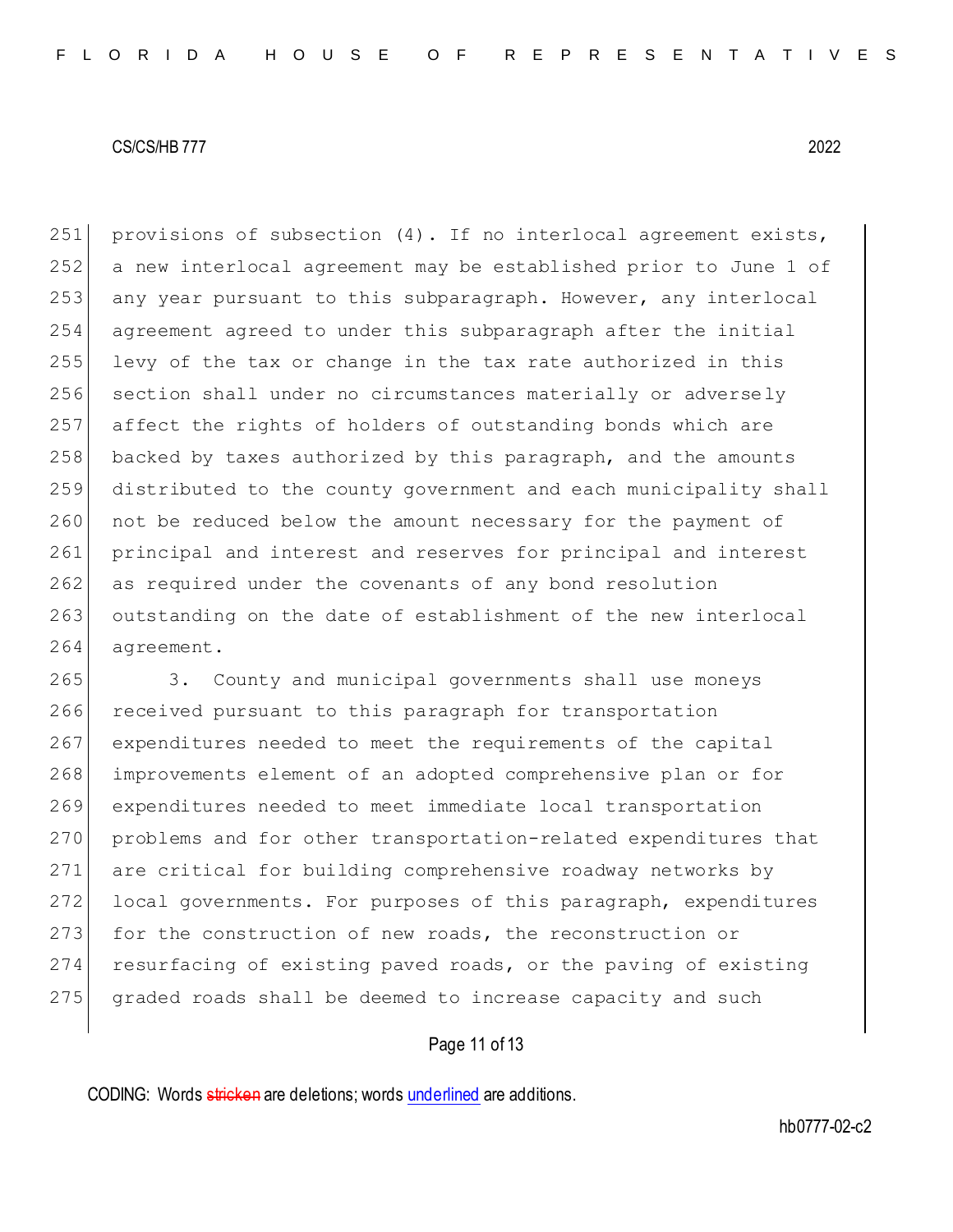276 projects shall be included in the capital improvements element 277 of an adopted comprehensive plan. Expenditures for purposes of 278 this paragraph shall not include routine maintenance of roads. 279 (3) The tax authorized pursuant to paragraph (1)(a) shall 280 be levied using either of the following procedures: 281 (b) If no interlocal agreement or resolution is adopted 282 pursuant to subparagraph  $(a)$ 1. or subparagraph  $(a)$ 2. 283 municipalities representing more than 50 percent of the county 284 population may, prior to June 20, adopt uniform resolutions 285 approving the local option tax, establishing the duration of the 286 levy and the rate authorized in paragraph  $(1)$  (a), and setting 287 the date for a countywide referendum on whether to levy the tax. 288 A referendum under this subsection shall be held only at a 289 general election, as defined in s. 97.021 shall be held in 290 accordance with the provisions of such resolution and applicable 291 state law, provided that the county shall bear the costs 292 thereof. The tax shall be levied and collected countywide on 293 January 1 following 30 days after voter approval. 294 Section 8. Subsection (3) of section 1011.73, Florida 295 Statutes, is amended to read: 296 1011.73 District millage elections.-297 (3) HOLDING ELECTIONS.—All school district millage 298 elections shall be held and conducted in the manner prescribed 299 by law for holding general elections, except as provided in this 300 chapter. A referendum under this part shall be held only at a

Page 12 of 13

CODING: Words stricken are deletions; words underlined are additions.

hb0777-02-c2